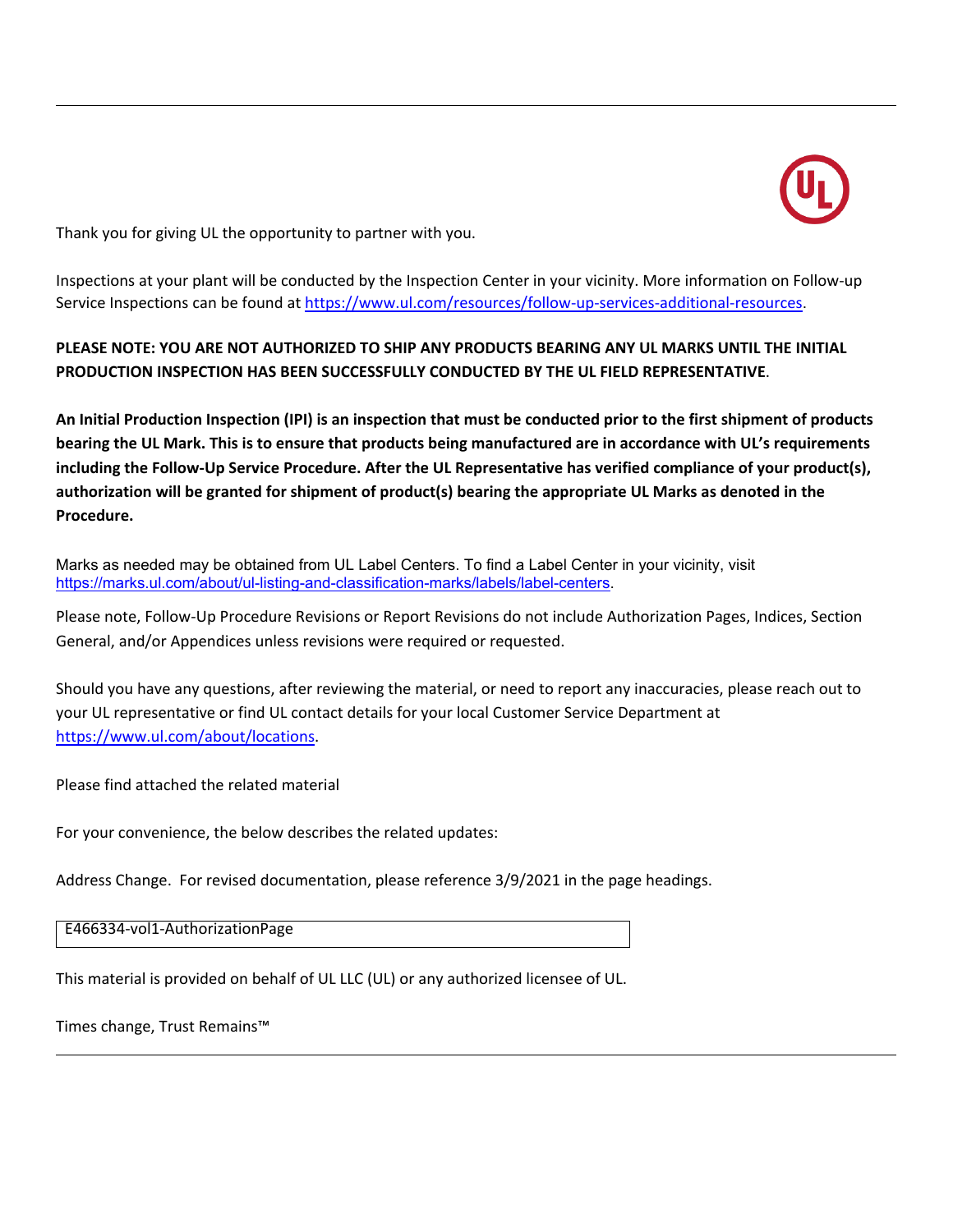

File E466334 Vol 1 Authorization Page 1 1ssued: 2014-04-01

Revised: 2021-03-23

FOLLOW-UP SERVICE PROCEDURE (TYPE L)

INDUSTRIAL CONTROL PANELS (NITW, NITW7)

| Manufacturer:                                  | SEE ADDENDUM FOR MANUFACTURER LOCATIONS                                          |
|------------------------------------------------|----------------------------------------------------------------------------------|
| Applicant:<br>$(100611 - 201)$                 | 766991 (Party Site)<br>SUATEC GmbH<br>Hans-Koch-Ring 16<br>Schwarzenbek 21493 DE |
| Listee/Classified Company:<br>$(100611 - 201)$ | 766991 (Party Site)<br>SAME AS APPLICANT                                         |

### **Use of the Mark**

This Follow-Up Service Procedure authorizes the above Manufacturer(s) to use the marking specified by UL LLC, or any authorized licensee of UL LLC, including the UL Contracting Party, only on products when constructed, tested and found to be in compliance with the requirements of this Follow-Up Service Procedure and in accordance with the terms of the applicable service agreement with UL Contracting Party. The UL Contracting Party for Follow-Up Services is listed in the addendum to this Follow-Up Service Procedure ("UL Contracting Party"). UL Contracting Party and UL LLC are referred to jointly herein as "UL."

It is the responsibility of the Applicant, Manufacturer(s), and Listee/Classified Company to make sure that only the products meeting the aforementioned requirements bear the authorized Marks of UL LLC, or any authorized licensee of UL LLC.

#### **Additional Responsibilities**

Additional responsibilities, duties and requirements for the Applicant and Manufacturers are defined under Additional Resources at the following web-site: http://www.ul.com/fus. Manufacturers without Internet access may obtain the current version of these documents from their local UL customer service representative or UL field representative. For assistance, or to obtain a paper copy of these documents or the Follow-Up Service Terms referenced below, please contact UL's Customer Service at http://www.ul.com/aboutul/locations/, select a location and enter your request, or call the number listed for that location.

### **Acceptance of Follow-Up Services**

The Applicant and the specified Manufacturer(s) and any Listee/Classified Company in this Follow-Up Service Procedure must agree to receive Follow-Up Services from UL Contracting Party. If your applicable service agreement is a Global Services Agreement ("GSA"), the Applicant, the specified Manufacturer(s), and any Listee/Classified Company will be bound to a Service Agreement for Follow-Up Services upon the earliest by any Subscriber of a) use of the prescribed UL Mark, b) acceptance of the factory inspection, or c) payment of the Follow-Up Service fees. The Service Agreement incorporates such GSA, this Follow-Up Service Procedure and the Follow-Up Service Terms which can be accessed by clicking the following link: http://services.ul.com/fus-service-terms. In all other events, Follow-Up Services will be governed by and incorporate the terms of your applicable service agreement and this Follow-Up Service Procedure.

### **Use and Ownership of the Follow-Up Service Procedure**

This Follow-Up Service Procedure, and any subsequent revisions, is the property of UL and is not transferable. This Follow-Up Service Procedure contains confidential information for use only by the Applicant, the specified Manufacturer(s), and representatives of UL and is not to be used for any other purpose. It is provided to the Subscribers with the understanding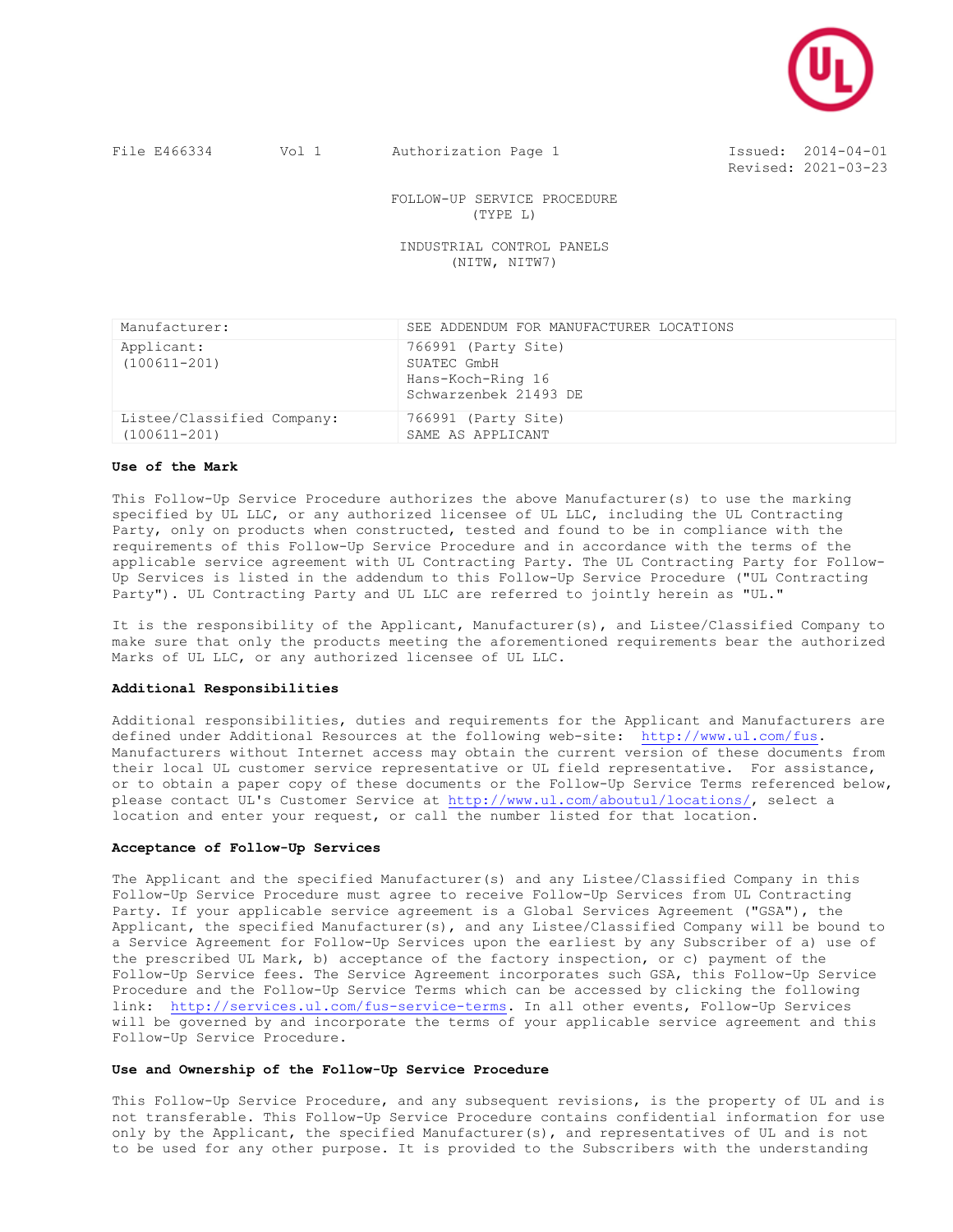that it is not to be copied, either wholly or in part unless specifically allowed, and that it will be returned to UL, upon request.

### **Definition of Terms**

Capitalized terms used but not defined herein have the meanings set forth in the GSA and the applicable Service Terms or any other applicable UL service agreement.

### **No Third Party Liability**

UL shall not incur any obligation or liability for any loss, expense or damages, including incidental, consequential or punitive damages arising out of or in connection with the use or reliance upon this Follow-Up Service Procedure to anyone other than the above Manufacturer(s) as provided in the agreement between UL LLC or an authorized licensee of UL LLC, including UL Contracting Party, and the Manufacturer(s).

### **Certification Body**

UL LLC has signed below solely in its capacity as the certification body to indicate that this Follow-Up Service Procedure fulfills the requirements for certification documentation issued by the certification body.

Bruce A. Mahrenholz Director Conformity Assessment Programs (CPO) UL LLC